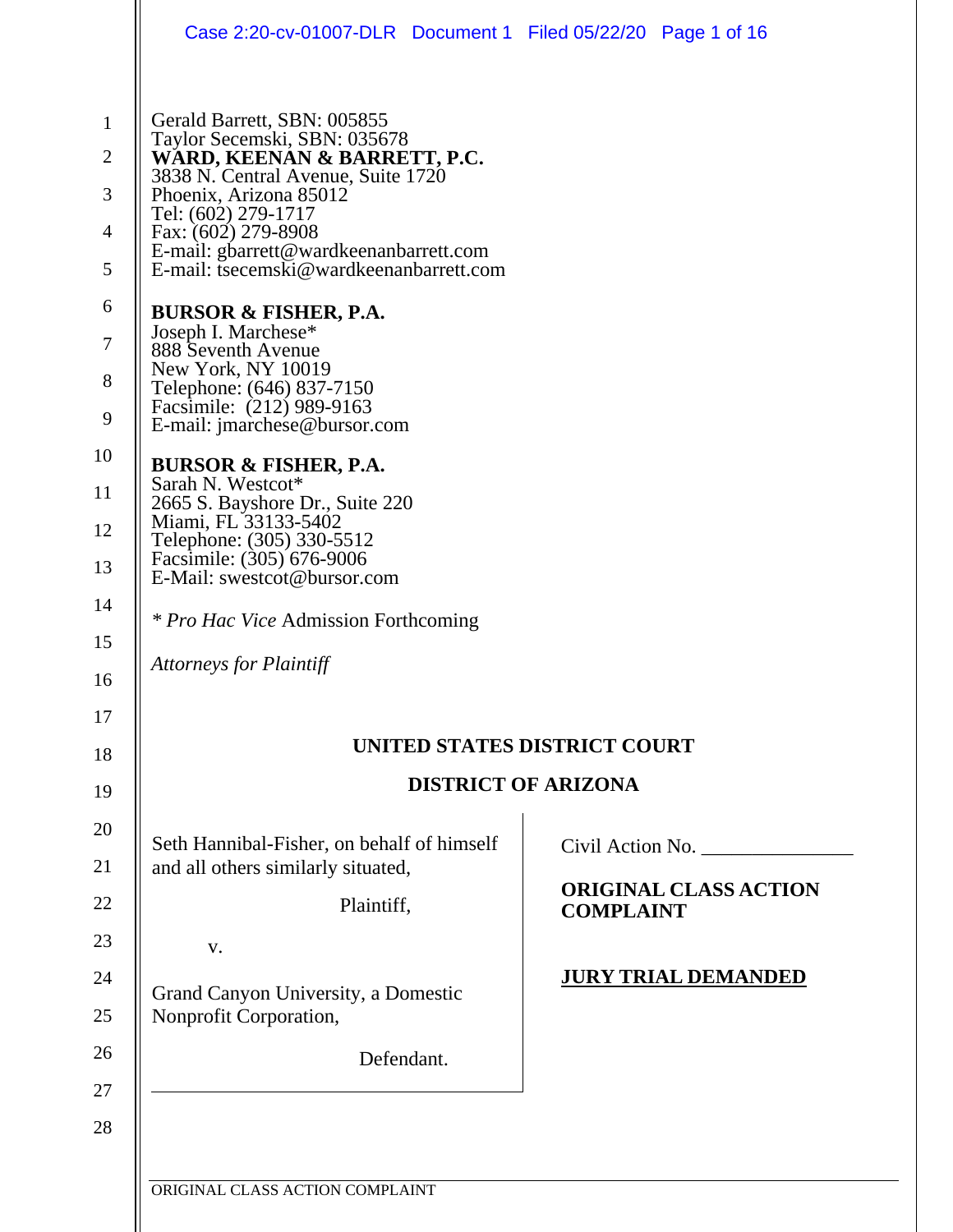1

2

3

4

5

6

7

8

9

10

11

12

13

14

15

16

17

18

19

20

21

22

23

24

25

26

27

28

Plaintiff Seth Hannibal-Fisher ("Plaintiff") brings this action on behalf of himself and all others similarly situated against Defendant Grand Canyon University ("GCU" or "Defendant"). Plaintiff makes the following allegations pursuant to the investigation of his counsel and based upon information and belief, except as to the allegations specifically pertaining to himself, which are based on personal knowledge.

# **NATURE OF THE ACTION AND FACTS COMMON TO ALL CLAIMS**

1. This is a class action lawsuit on behalf of all people who paid tuition, fees and the cost of room and board for the Spring 2020 academic term (the "Spring Term") at Grand Canyon University, and who, because of GCU's response to the Novel Coronavirus Disease 2019 ("COVID-19") pandemic, lost the benefit of the education and room and board for which they paid, as well as the services for which their fees were paid, without having their tuition, fees and costs refunded to them in sufficient amount, or at all.

2. GCU is a large private university located in Phoenix, Arizona with an enrollment of approximately 90,500 students. GCU offers both online degree programs and on-campus degree programs.

3. On or about March 12, 2020, GCU announced that because of the COVID-19 pandemic, all but a few in-person classes would be moved to an online-only format for its on-campus students, effective March 23 through the end of the Spring 2020 semester. Thus, in-person classes that have continued have been offered solely in an online format, with no in-person instruction and sometimes with little or no real-time instruction by faculty.

4. GCU suspended all athletic events, all Spring Fine Arts performances, and other co-curricular activities. GCU students were encouraged to return to their homes to complete their coursework online. Although it was announced that the GCU campus would remain open, students had no meaningful choice but to comply with the mandate to return home to complete coursework online. That mandate was reinforced several times, with students told to "leave campus as soon as possible" or if they had already, to stay home and not return. It was further announced that all large-group gatherings on campus were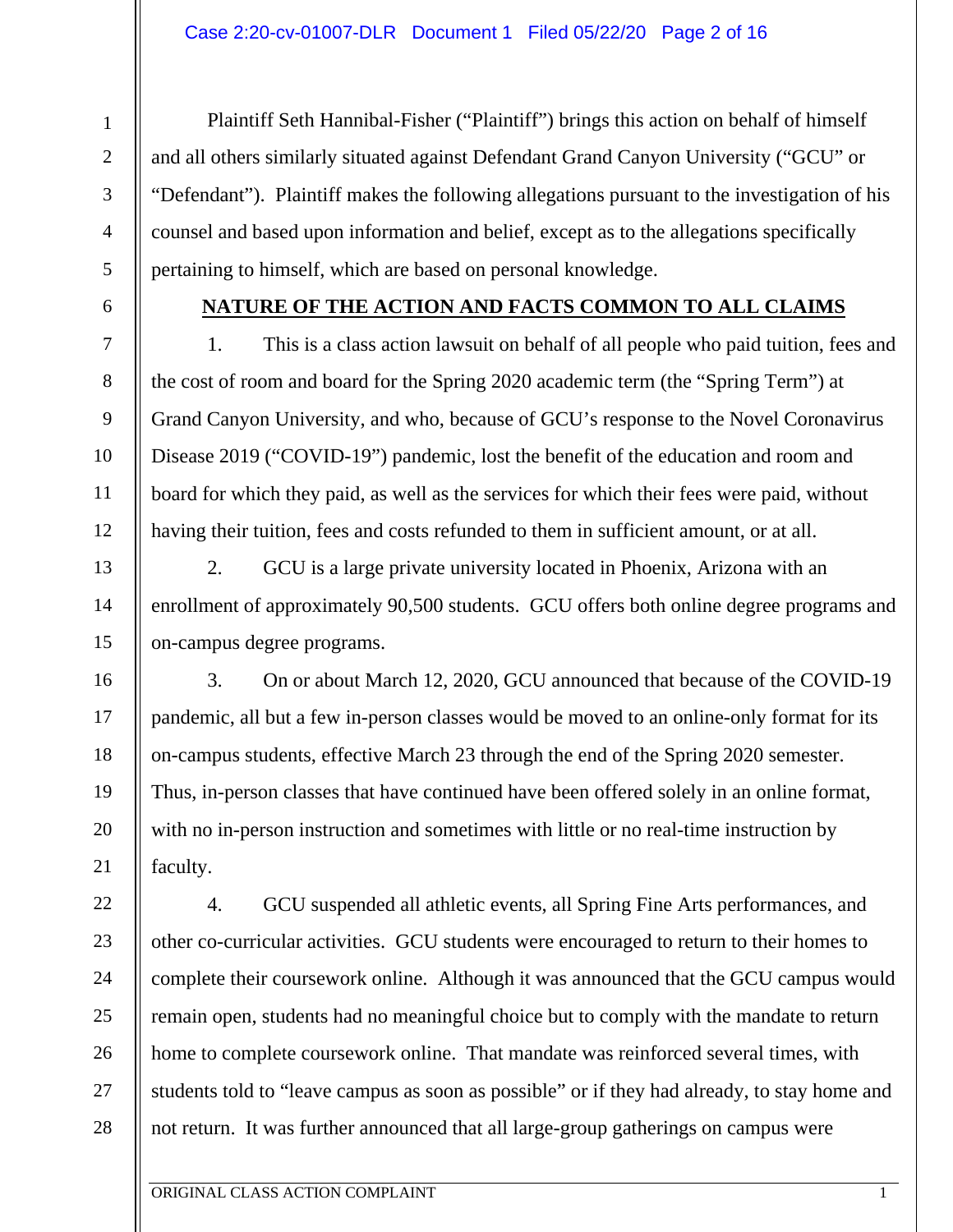18

19

20

21

22

23

24

25

26

27

canceled, and campus facilities and lounges where groups typically gather were also closed.

5. GCU students therefore left campus to avoid exposure to COVID-19 by sheltering at home. Students stayed off campus to comply with GCU directives, as well as local, state and federal public health orders.

6. GCU has not offered adequate refunds to students for the unused portion of their room and board or school fees, and it has not offered any tuition reimbursement to students who enrolled in and paid for on-campus, in-person courses during the Spring 2020 semester.

7. As a result of transitioning its in-person courses to an online-only format, and the limited availability of Defendant's on-campus facilities, Defendant has not delivered the educational services, facilities, access, experience and/or opportunities that Mr. Hannibal-Fisher and the putative class contracted and paid for. The online learning options being offered to GCU students are subpar in practically every aspect compared to the on-campus in-person classes, including due to the lack of facilities, equipment, materials, and access to faculty. Students have been deprived of the opportunity for collaborative learning and inperson dialogue, feedback, and critique. The remote learning options are in no way the equivalent of the in-person education that Plaintiff and the putative class members contracted and paid for.

8. Furthermore, there is no basis for GCU not to provide adequate refunds for room and board costs and student fees, when the university's campus facilities were mostly closed and students were told to leave campus and resume their courses at home via an online format.

9. Plaintiff and the putative class are therefore entitled to a refund of on-campus tuition, student fees and the cost of room and board that Defendant has not provided and not adequately refunded. Even if GCU claims it did not have a choice in cancelling inperson classes and substantially closing campus facilities, it nevertheless has improperly retained funds for services it is not providing or that have diminished in value.

28

10. Through this lawsuit Plaintiff seeks, for himself and Class members,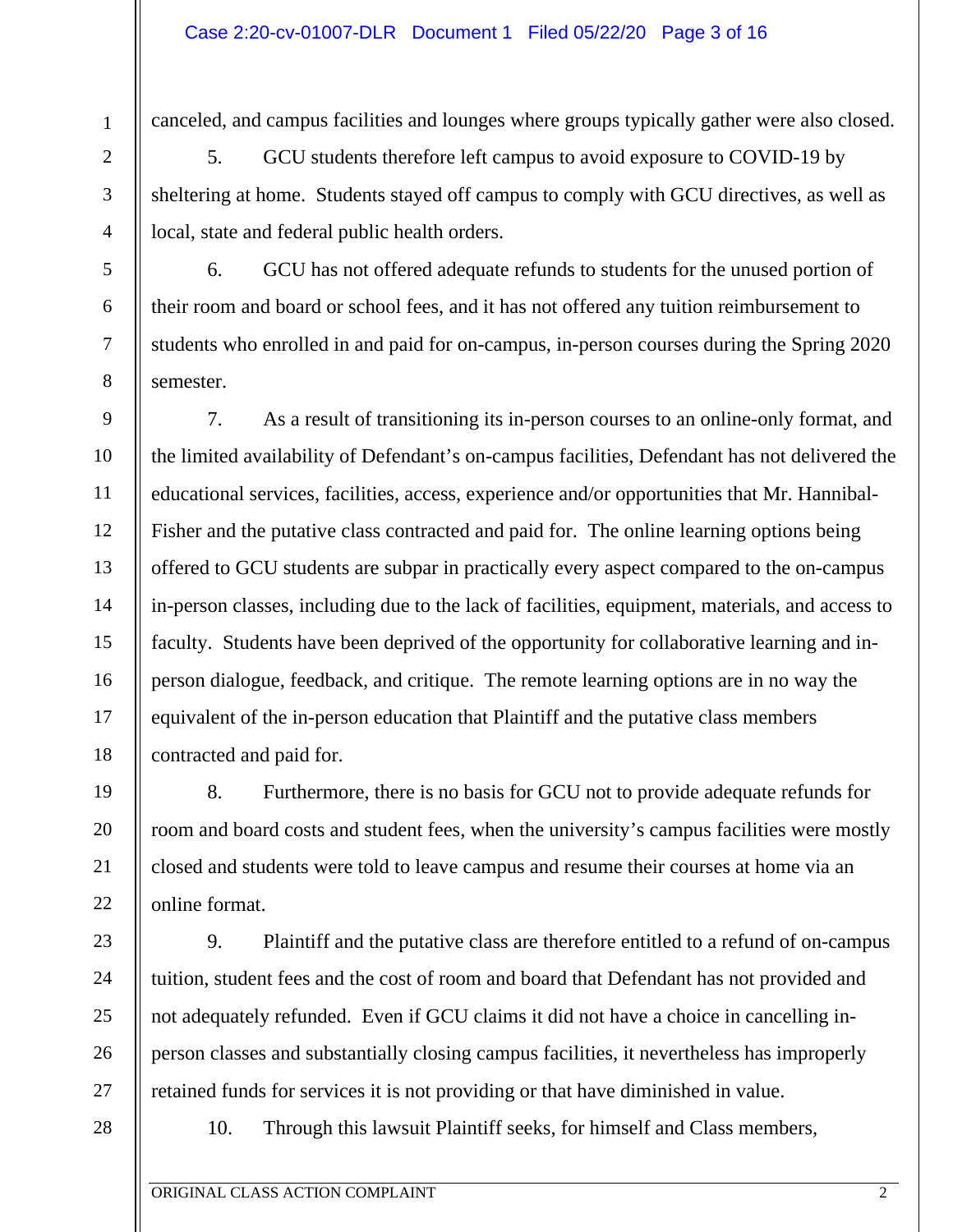Defendant's disgorgement of the pro-rated portion of on-campus tuition, students fees, and the costs of room and board, proportionate to the amount of time that remained in the Spring semester when classes moved online and campus services ceased being provided (except on a limited basis) and for the entirety of the Spring Term, during which in-person classes have been held online and campus services have been unavailable. Plaintiff seeks a return of these amounts on behalf of himself and the Class as defined below.

# **PARTIES**

11. Plaintiff Seth Hannibal-Fisher is a citizen of Arizona who resides in Lake Havasu City, Arizona. Mr. Hannibal-Fisher is an undergraduate student at GCU, enrolled in on-campus degree program. He paid approximately \$8,250 in on-campus tuition, plus \$1,400 in fees, and \$3,500 in room and board costs to Defendant for the Spring semester. Plaintiff left campus on March 13, 2020 and has not returned in accordance with GCU's policies and mandates relating to COVID-19. He had to purchase WiFi equipment at his own cost to continue his GCU classes online at home. Plaintiff has not been provided a refund of any tuition monies or related costs to continuing his education online, nor has he received a refund of any student fees from Defendant. Also, Plaintiff has not been provided with an adequate refund for his room and board costs.

12. Defendant Grand Canyon University is a Domestic Nonprofit Corporation doing business as a private university with its main campus located in Phoenix, Arizona. GCU resides in Maricopa County, Arizona, with its principal place of business at 3300 W. Camelback Road, Phoenix, Arizona.

# **JURISDICTION AND VENUE**

13. The Court has jurisdiction over this action pursuant to 28 U.S.C. § 1332(d)(2)(A), as modified by the Class Action Fairness Act of 2005, because at least one member of the Class, as defined below, is a citizen of a different state than Defendant, there are more than 100 members of the Class, and the aggregate amount in controversy exceeds \$5,000,000 exclusive of interest and costs.

28

1

2

3

4

5

6

7

8

9

10

11

12

13

14

15

16

17

18

19

20

21

22

23

24

25

26

27

14. This Court has personal jurisdiction over Defendant because it resides in this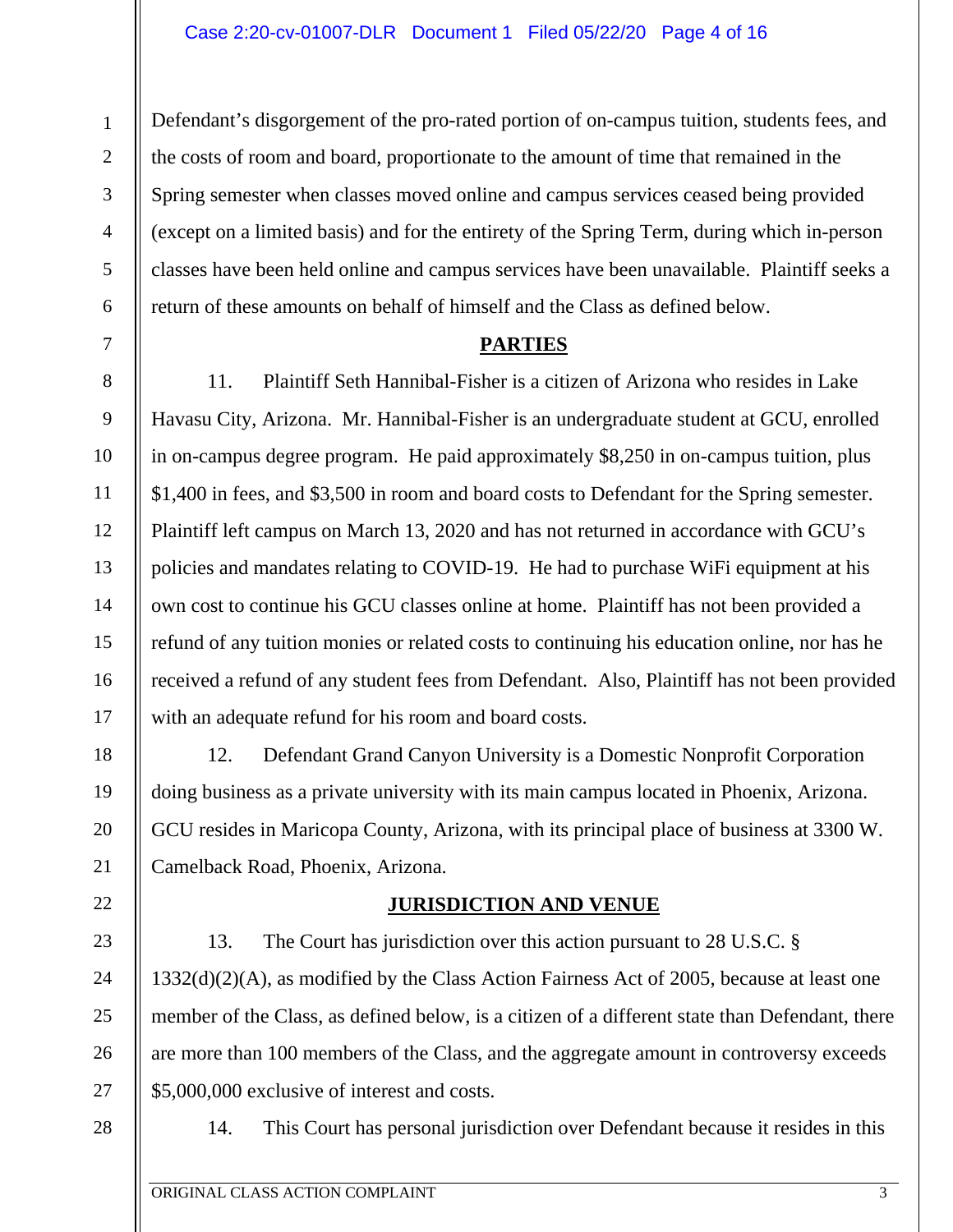District.

1

2

3

4

5

6

7

8

9

10

11

12

13

14

15

16

17

18

19

20

23

24

25

26

27

28

15. Venue is proper in this Court pursuant to 28 U.S.C. § 1391 because GCU resides in this District, and many of the acts and transactions giving rise to this action occurred in this District.

# **FACTUAL ALLEGATIONS**

# *Plaintiff and Class Members Paid Tuition, Fees, and Room and Board for the Spring Term*

16. Plaintiff and Class members are individuals who paid the cost of on-campus tuition, fees, and/or room and board costs for the Spring 2020 semester at GCU.

17. For the Spring 2020 semester, GCU students moved on campus during January 4-5, 2020. The Spring semester classes began on or about January 6, 2020, and "Face-to-Face Instruction" classes ended on April 22, 2020. Move out dates were from April 23-25, 2020.

18. Plaintiff and Class members paid the cost of on-campus tuition, various fees, and room and board for the Spring 2020 semester.

19. Approximate on-campus tuition at GCU for the Spring 2020 semester costs \$687.50 per credit. But tuition costs are substantially cheaper for GCU's online learning degree programs. For example, online tuition costs \$440 per credit for GCU's Education and Science Programs, or \$395 per credit for its Theology Programs, or \$449 per credit for its IT Programs, or \$470 per credit for other online degree programs.

21 22 20. Plaintiff and members of the putative Class also paid the following fees charged by Defendant for the Spring 2020 semester:

- (a) Canyon Connect Fee: \$105 per class;
- (b) Student Activity Fee: \$300 per semester;
- (c) Student Parking Fee: Up to \$150;
- (d) Housing Application Fee: \$250;
- (e) Graduation Fee: \$150;
- (f) Global Studies Portfolio Fee: \$90; and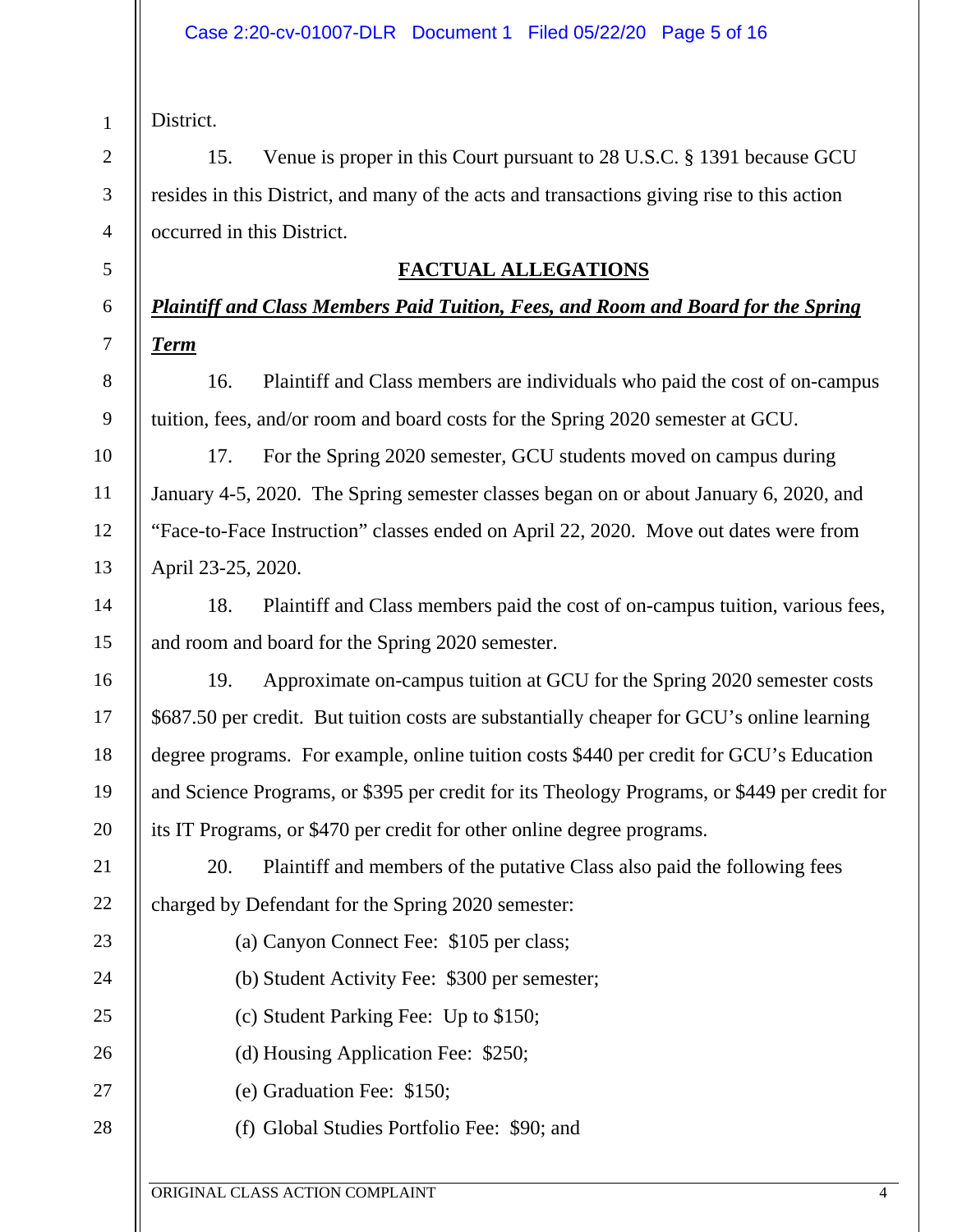|                | Case 2:20-cv-01007-DLR  Document 1  Filed 05/22/20  Page 6 of 16                                |  |  |
|----------------|-------------------------------------------------------------------------------------------------|--|--|
| $\mathbf{1}$   | (g) Computer Science, Computer Programming, Engineering and Information                         |  |  |
| $\mathfrak{2}$ | Technology Program Premiums: \$900 per semester.                                                |  |  |
| $\mathfrak{Z}$ | 21.<br>Approximate housing costs at GCU for the Spring 2020 semester are as                     |  |  |
| $\overline{4}$ | follows:                                                                                        |  |  |
| 5              | (a) Residence Hall Triple Occupancy: \$1,875 and                                                |  |  |
| 6              | (b) Residence Hall Double Occupancy: \$2,500.                                                   |  |  |
| 7              | 22.<br>Meal plans for the 2019-2020 academic year are offered in Dining Dollars                 |  |  |
| 8              | only. By way of example, the following meals plans were available to students at the            |  |  |
| 9              | following prices per semester:                                                                  |  |  |
| 10             | (a) Canyon 750: apartment residents or commuter students only at \$750;                         |  |  |
| 11             | (b) Canyon 1000: minimum requirement for new, incoming apartment residents                      |  |  |
| 12             | at \$1,000;                                                                                     |  |  |
| 13             | (c) Canyon 1350: minimum requirement for residence hall students at \$1,350;                    |  |  |
| 14             | and                                                                                             |  |  |
| 15             | (d) Canyon 2100: \$2,000                                                                        |  |  |
| 16             | 23.<br>The tuition, fees, and costs of room and board described in the paragraphs               |  |  |
| 17             | above are provided by way of example; total damage amounts – which may include other            |  |  |
| 18             | fees or monies that are not listed herein but that were not refunded – will be proven at trial. |  |  |
| 19             | <b>In Response To COVID-19, GCU Directed Students To Leave Campuses and Cancelled</b>           |  |  |
| 20             | <b>In-Person Classes</b>                                                                        |  |  |
| 21             | 24.<br>In March 2020, GCU issued various mandates to its students requiring them                |  |  |
| 22             | to begin classes remotely, and in most cases leave campus, including their university           |  |  |
| 23             | housing, for the remainder of the Spring semester.                                              |  |  |
| 24             | 25.<br>On March 12, 2020, GCU announced that because of the COVID-19                            |  |  |
| 25             | pandemic, all but a few in-person classes would be moved to an online-only format for its       |  |  |
| 26             | on-campus students, effective March 23 through the end of the Spring 2020 semester.             |  |  |
| 27             | Thus, in-person classes that have continued have been offered solely in an online format,       |  |  |
| 28             | with no in-person instruction and sometimes with little or no real-time instruction by          |  |  |
|                |                                                                                                 |  |  |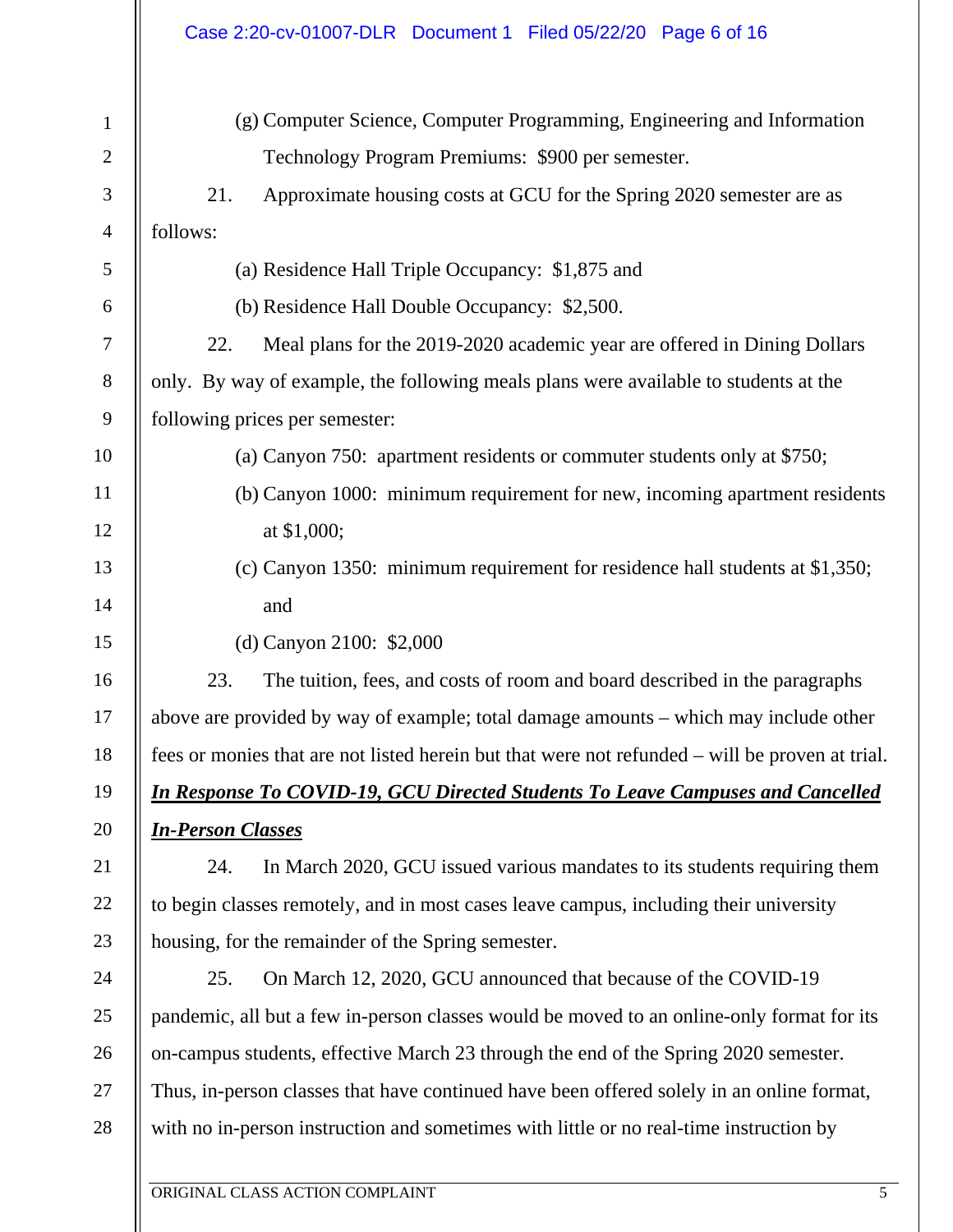faculty.

1

2

3

4

5

6

7

8

9

10

11

12

13

14

15

16

17

18

19

20

21

22

23

24

25

26

27

28

26. GCU encouraged all students to return to their homes to complete their coursework online. In addition, it suspended athletic events, fine arts performances, and other extra-curricular activities.

27. On March 16, 2020, GCU announced that commencement ceremonies scheduled for April 30 and May 1 would be postponed until October.

28. On March 17, 2020, GCU issued further mandates and protocol regarding social distancing for students who remain on campus. Specifically, GCU canceled all largegroup gatherings on campus and closed facilities such as fitness centers, the E-sports facility, commuter lounge, veterans center and other high-risk areas.

29. On March 18, 2020, GCU updated its COVID-19 protocols, again "remind[ing] students that they are "highly encouraged to return to their homes to finish out the semester in an online learning environment if it is not imperative that they remain on campus" and announcing closures of additional campus facilities. On March 20, 2020, GCU again urged students not to return to campus following Spring Break.

30. Again, on March 21, 2020, GCU told its students to go home stating, "We are asking all students – other than international students who can not travel to their home countries and students who have special circumstances – to leave campus as soon as possible." GCU explained that it would not be safe to remain on campus and that if any stay-at-home order issued, students would be restricted to just their rooms, the campus grocery/convenience store and the Health and Wellness Clinic. Further, it warned that students remaining on campus should expect a significant cutback of food services beginning Monday March 23, 2020.

31. The effect of GCU's COVID-19-related protocol and messaging is that all students have effectively been evicted from campus, unless they truly had no other place to go. For students who would remain on campus, services would be extremely limited. Despite this, GCU students have not been granted appropriate refunds of their room and board costs and fees, even though they are no longer able to use the services for which they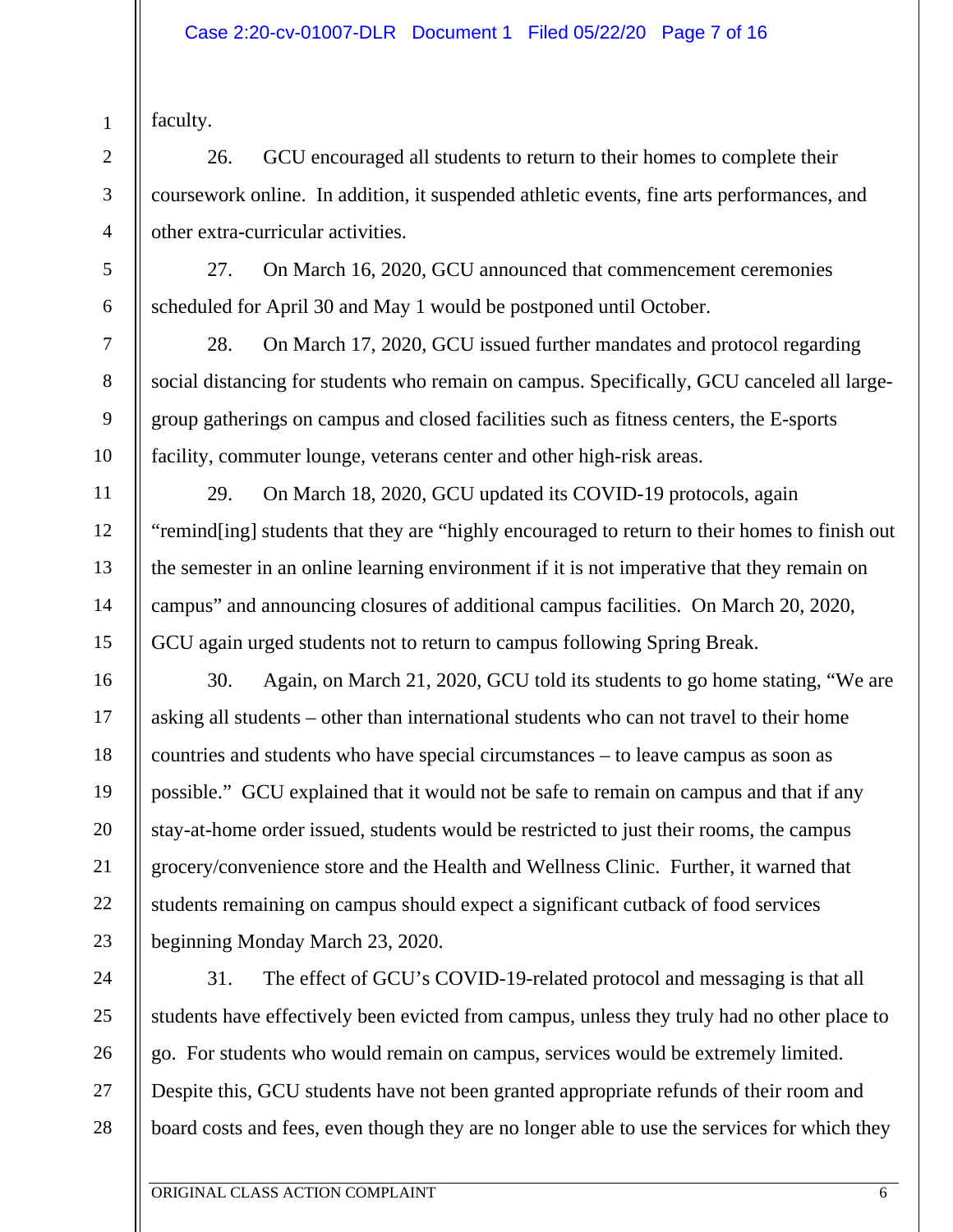| daid |
|------|
|      |

1

2

3

4

5

6

7

8

9

10

11

12

13

14

15

16

17

18

19

20

21

22

23

24

25

26

27

28

32. On March 23, 2020, GCU announced limited credits would be offered to students who moved out of their on-campus housing by March 25, 2020. The credit amounts range from \$260 to \$450 depending on dorm location and occupancy. After all outstanding balances on a student's account have been paid, GCU will mail checks to students. Students are only eligible for the credit if they moved out of their on-campus housing before March 26, 2020 and if they clarify their personal departure plan through the housing portal by end of the day on March 25, 2020.

33. The housing credits offered to GCU students are insufficient because they do not return to them the full pro-rated, unused portion of their room and board payment for the semester.

34. GCU also announced that in lieu of providing any refund of meal costs, that for students who are leaving campus but returning in the Fall, any Dining Dollars will roll over to next year. Graduating students will be refunded the balance of their Dining Dollars at the end of the semester.

35. The rollover of Dining Dollars is insufficient because it does not refund the amounts paid now. For students receiving financial aid, the rollover would require them to carry debt that they should not have to carry and might adversely affect their aid eligibility for the next academic year. Further, many students may not need the rolled over Dining Dollars, for example, because they will be living off-campus in the Fall and would not have been required to or chosen to purchase a meal plan for Fall.

36. GCU has not offered or provided students refunds of the miscellaneous fees they paid that were unused or for which they had not received a benefit.

37. As a result of transitioning its in-person courses to an online-only format, and the limited availability of Defendant's on-campus facilities, Defendant has not delivered the educational services, facilities, access, experience and/or opportunities that Plaintiff and the putative class contracted and paid for. The online learning options being offered to GCU students are subpar in practically every aspect compared to the on-campus in-person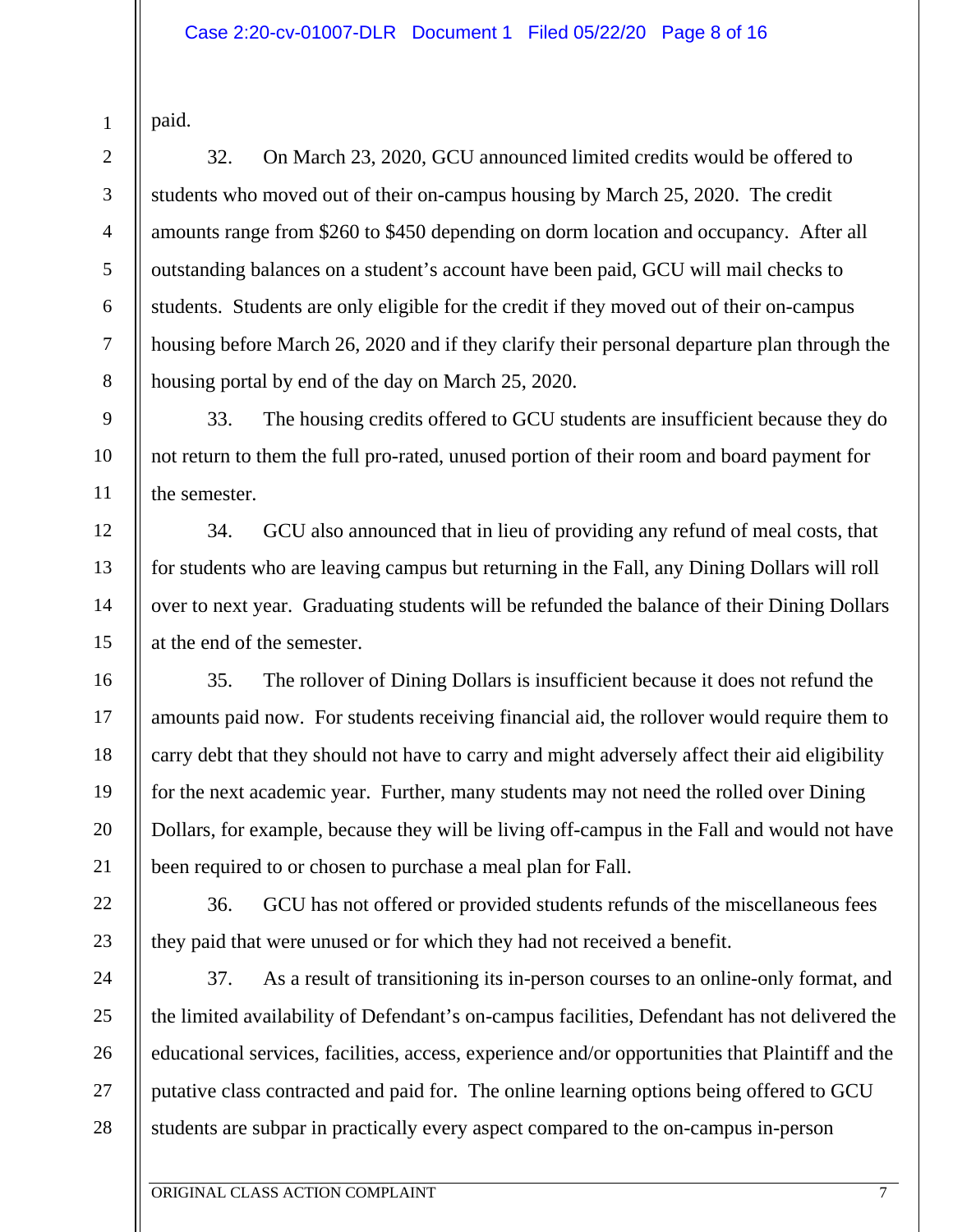#### Case 2:20-cv-01007-DLR Document 1 Filed 05/22/20 Page 9 of 16

1

2

3

4

5

6

7

8

9

10

11

12

13

14

15

16

17

18

19

20

21

22

23

24

25

26

27

28

classes, including due to the lack of facilities, equipment, materials, and access to faculty. Students have been deprived of the opportunity for collaborative learning and in-person dialogue, feedback, and critique. The remote learning options are in no way the equivalent of the in-person education that Plaintiff and the putative class members contracted and paid for.

38. Plaintiff and the putative class are therefore entitled to a refund of all tuition and fees for services, facilities, equipment, access and/or opportunities that Defendant has not provided. Even if GCU claims it did not have a choice in cancelling in-person classes, it nevertheless has improperly retained funds for services it is not providing.

39. GCU students paid a higher price for in-person education than they would have paid for an online education. This is illustrated clearly by the vast price difference in GCU's in-person, on-campus programs versus GCU's own online learning programs.

40. Through this lawsuit Plaintiff seeks, for himself and Class members, Defendant's disgorgement of the pro-rated portion of on-campus tuition, student fees and the cost of room and board that Defendant has not provided and not adequately refunded, despite in-person classes being moved online and campus facilities and services being severely limited, or not offered at all. Plaintiff seeks return of these amounts on behalf of himself and the Class as defined below.

# **CLASS ALLEGATIONS**

41. Plaintiff seeks to represent a class defined as all people who paid GCU oncampus tuition, room and board costs, and/or fees for in-person educational services and facilities that GCU failed to provide during the Spring 2020 semester, and whose tuition, costs, and/or fees have not been refunded (the "Class"). Specifically excluded from the Class are Defendant, Defendant's officers, directors, agents, trustees, parents, children, corporations, trusts, representatives, employees, principals, servants, partners, joint ventures, or entities controlled by Defendant, and their heirs, successors, assigns, or other persons or entities related to or affiliated with Defendant and/or Defendant's officers and/or directors, the judge assigned to this action, and any member of the judge's immediate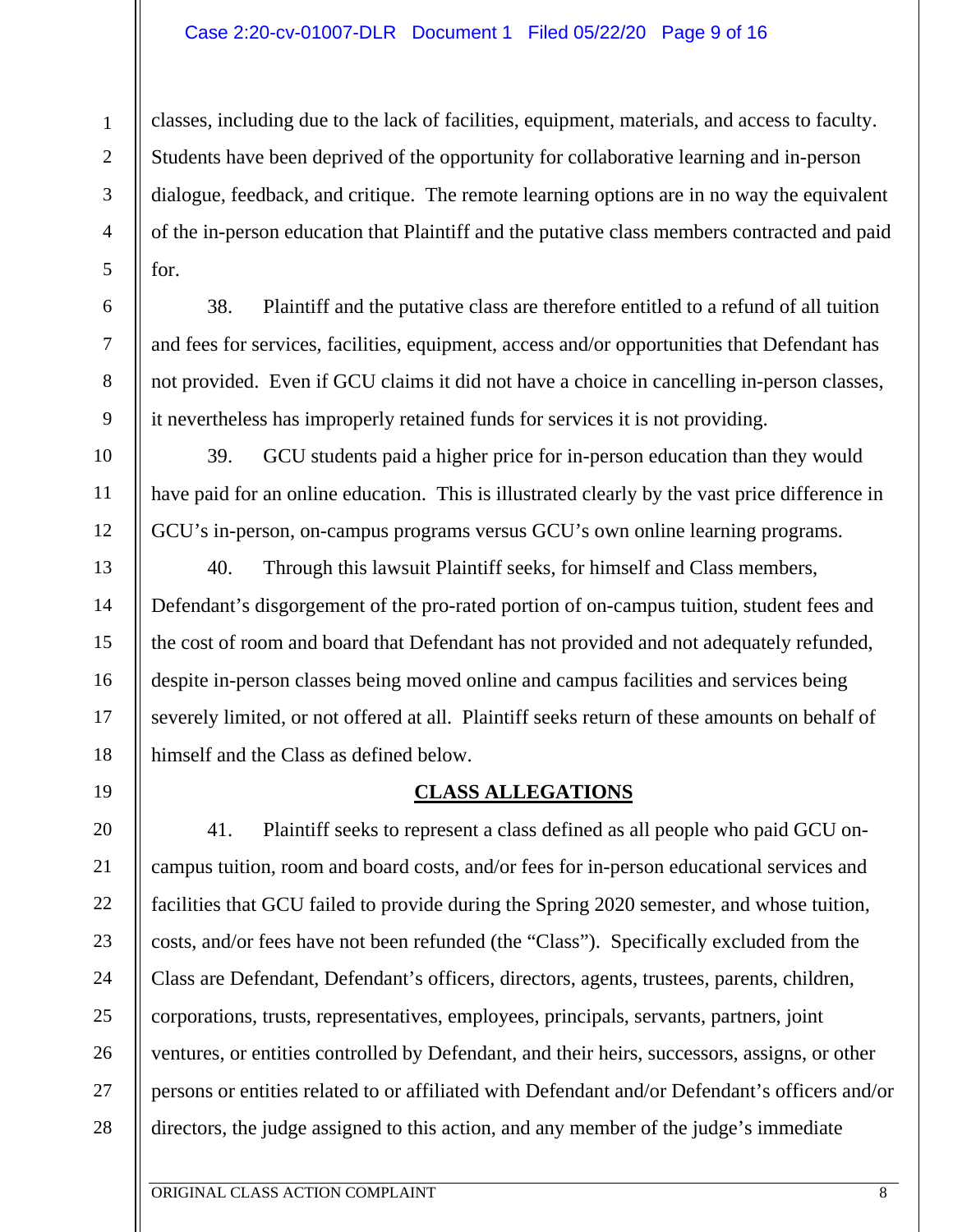family.

1

2

3

4

5

6

7

8

9

10

11

12

13

14

15

16

17

18

19

20

21

22

23

24

25

26

27

28

42. Plaintiff also seeks to represent a subclass consisting of Class members who reside in Arizona (the "Subclass").

43. Subject to additional information obtained through further investigation and discovery, the foregoing definition of the Class and Subclass may be expanded or narrowed by amendment or amended complaint.

44. **Numerosity.** The members of the Class and Subclass are geographically dispersed throughout the United States and are so numerous that individual joinder is impracticable. Upon information and belief, Plaintiff reasonably estimates that there are tens of thousands of members in the Class and Subclass. Although the precise number of Class members is unknown to Plaintiff, the true number of Class members is known by Defendant and may be determined through discovery. Class members may be notified of the pendency of this action by mail and/or publication through the distribution records of Defendant and third-party retailers and vendors.

45. **Existence and predominance of common questions of law and fact.**  Common questions of law and fact exist as to all members of the Class and Subclass and predominate over any questions affecting only individual Class members. These common legal and factual questions include, but are not limited to, the following:

- (a) whether Defendant accepted money from Class and Subclass members in exchange for the promise to provide services and facilities;
- (b) whether Defendant has provided the services and facilities for which Class and Subclass members contracted;
- (c) whether Class and Subclass members are entitled to a refund for that portion of the tuition, room and board, and fees that was contracted for services and facilities that Defendant did not provide;
- (d) whether Defendant has unlawfully converted money from Plaintiff, the Class and Subclass; and
- (e) whether Defendant is liable for unjust enrichment.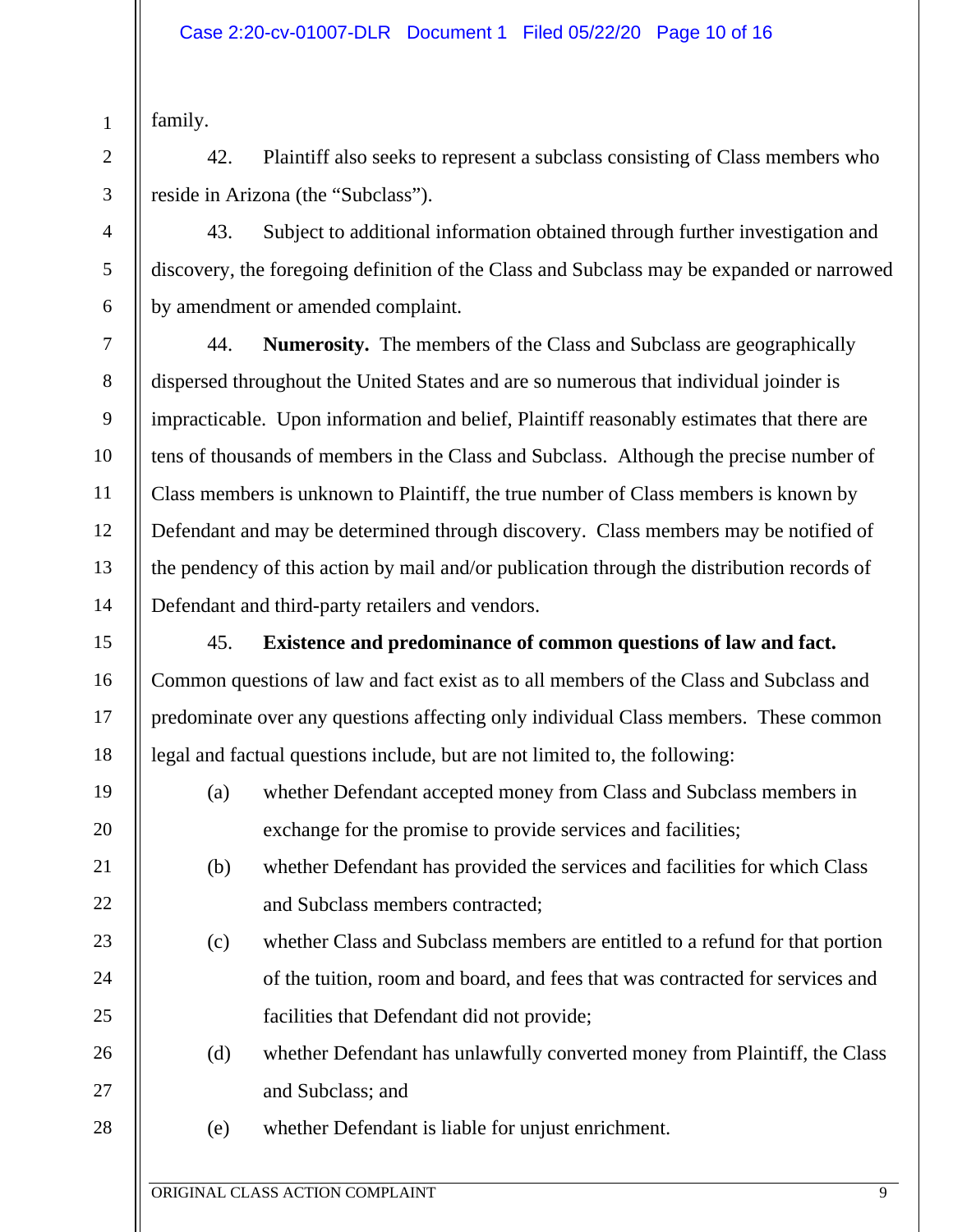46. **Typicality.** Plaintiff's claims are typical of the claims of the other members of the Class in that, among other things, all Class and Subclass members were similarly situated and were comparably injured through Defendant's wrongful conduct as set forth herein. Further, there are no defenses available to Defendants that are unique to Plaintiff.

47. **Adequacy of Representation.** Plaintiff will fairly and adequately protect the interests of the Class and Subclass. Plaintiff has retained counsel that is highly experienced in complex consumer class action litigation, and Plaintiff intends to vigorously prosecute this action on behalf of the Class and Subclass. Furthermore, Plaintiff has no interests that are antagonistic to those of the Class or Subclass.

14 16 22 48. **Superiority.** A class action is superior to all other available means for the fair and efficient adjudication of this controversy. The damages or other financial detriment suffered by individual Class and Subclass members are relatively small compared to the burden and expense of individual litigation of their claims against Defendant. It would, thus, be virtually impossible for the Class or Subclass on an individual basis, to obtain effective redress for the wrongs committed against them. Furthermore, even if Class or Subclass members could afford such individualized litigation, the court system could not. Individualized litigation would create the danger of inconsistent or contradictory judgments arising from the same set of facts. Individualized litigation would also increase the delay and expense to all parties and the court system from the issues raised by this action. By contrast, the class action device provides the benefits of adjudication of these issues in a single proceeding, economies of scale, and comprehensive supervision by a single court, and presents no unusual management difficulties under the circumstances.

1

2

3

4

5

6

7

8

9

10

11

12

13

15

17

18

19

20

21

23

24

25

26

27

28

49. In the alternative, the Class and Subclass may also be certified because:

(a) the prosecution of separate actions by individual Class and Subclass members would create a risk of inconsistent or varying adjudications with respect to individual Class members that would establish incompatible standards of conduct for the Defendant;

(b) the prosecution of separate actions by individual Class and Subclass members would create a risk of adjudications with respect to them that would, as a practical matter,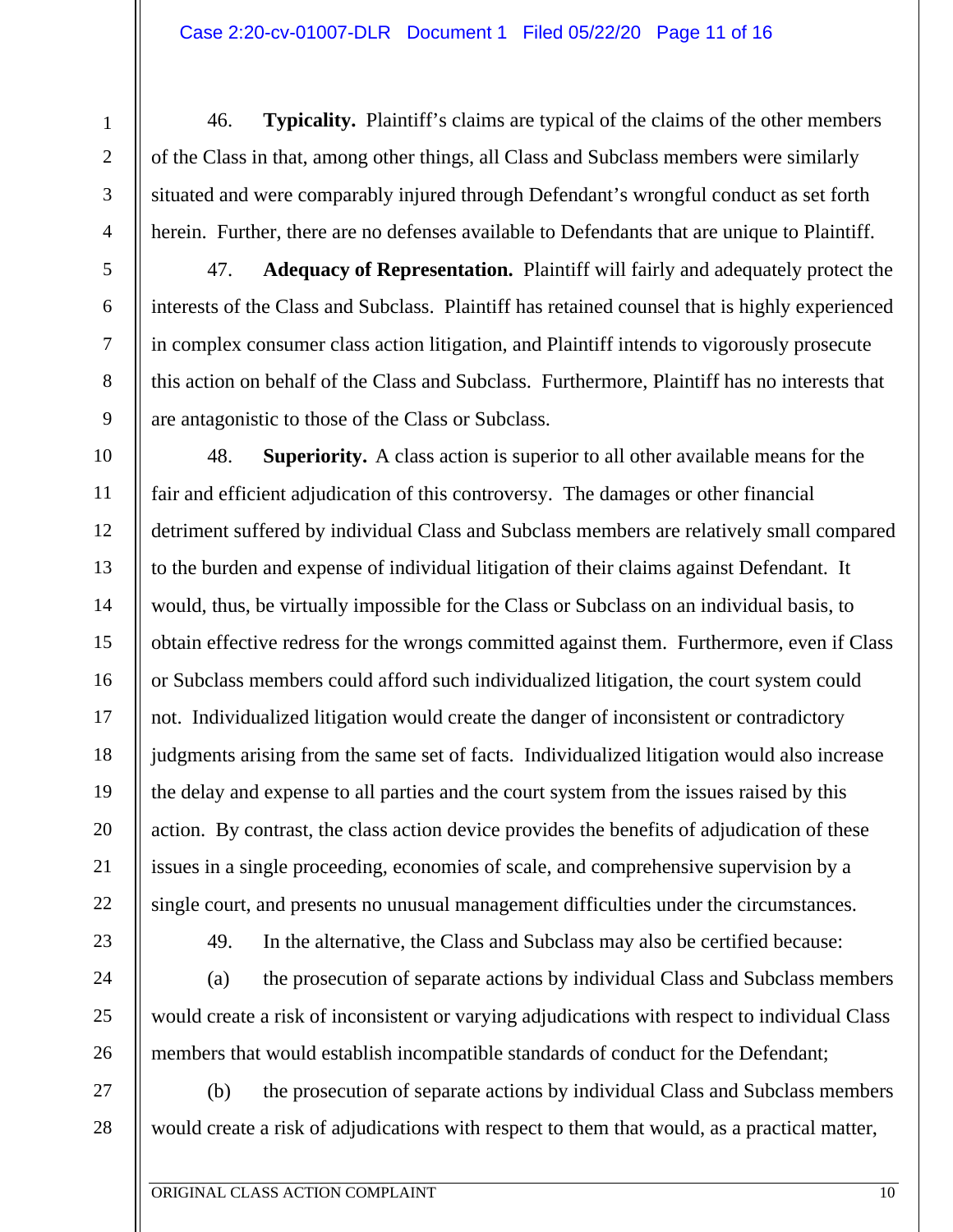be dispositive of the interests of other Class members not parties to the adjudications, or substantially impair or impede their ability to protect their interests; and/or

(c) Defendant has acted or refused to act on grounds generally applicable to the Class as a whole, thereby making appropriate final declaratory and/or injunctive relief with respect to the members of the Class as a whole.

## **COUNT I Breach of Contract (On Behalf of the Class and Subclass)**

50. Plaintiff hereby incorporates by reference the allegations contained in all preceding paragraphs of this complaint.

51. Plaintiff brings this claim individually and on behalf of the members of the Class and Subclass against Defendant.

52. Through the admission agreement and payment of on-campus tuition, fees, and room and board costs, Plaintiff and each member of the Class and Subclass entered into a binding contract with Defendant.

53. As part of the contract, and in exchange for the aforementioned consideration, Defendant promised to provide certain services and facilities, all as set forth above. Plaintiff, Class, and Subclass members fulfilled their end of the bargain when they paid monies due for the Spring 2020 semester. Tuition, fees, and room and board costs for the Spring semester were intended to cover in-person educational services and on-campus facilities from January through April 2020. In exchange for the monies paid, Class and Subclass members were entitled to in-person educational services as well as regular access and use of on-campus facilities through the end of the Spring semester.

54. Defendant has failed to provide the contracted for services and facilities, and has otherwise not performed under the contract as set forth above. Defendant has retained monies paid by Plaintiff and the Class for their Spring 2020 semester tuition, fees, and room and board costs, without providing them the benefit of their bargain.

28

1

2

3

4

5

6

7

8

9

10

11

12

13

14

15

16

17

18

19

20

21

22

23

24

25

26

27

55. Plaintiff and members of the Class and Subclass have suffered damage as a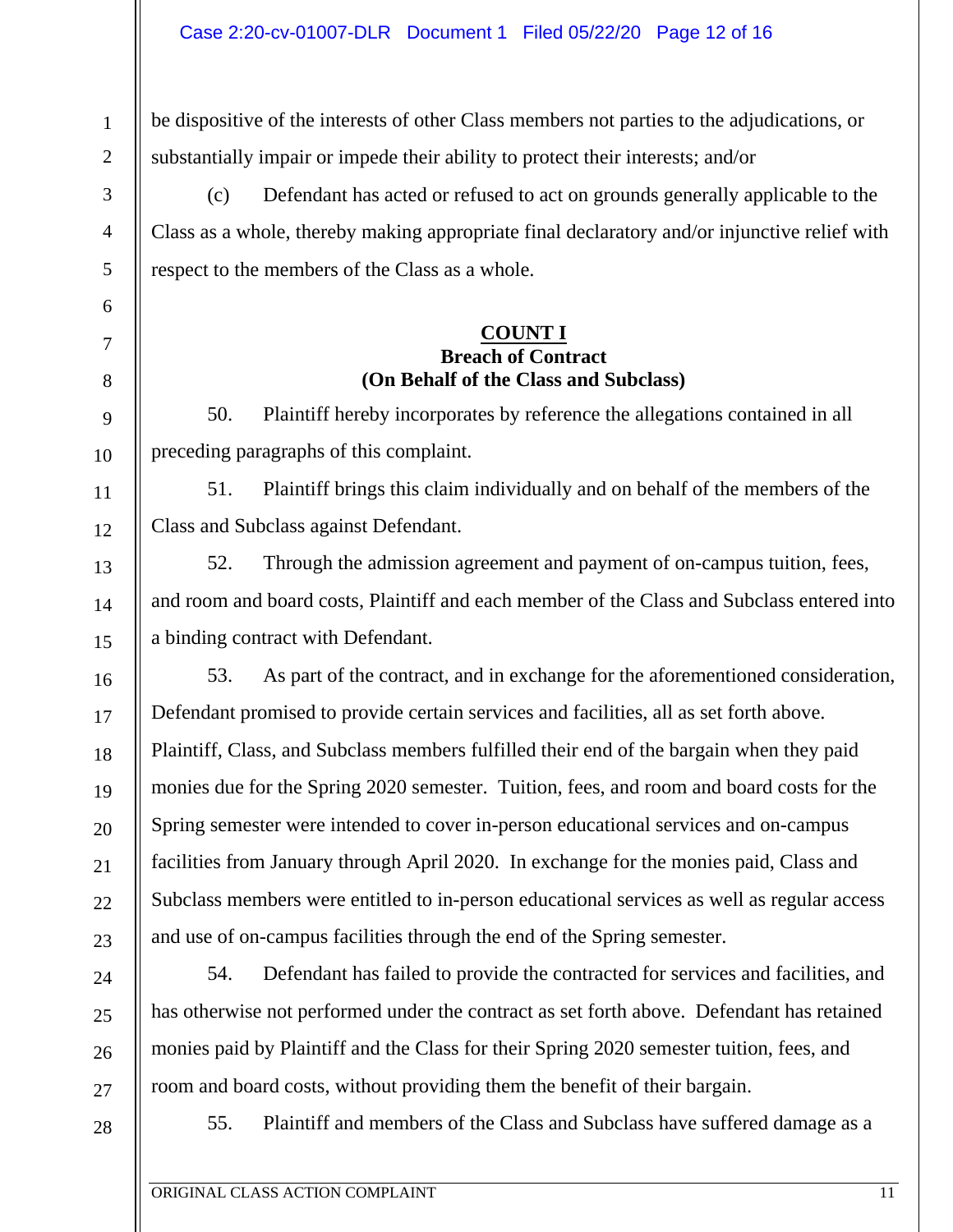#### Case 2:20-cv-01007-DLR Document 1 Filed 05/22/20 Page 13 of 16

1

2

3

4

5

6

7

8

9

10

11

12

13

14

15

16

17

18

19

20

21

22

23

24

25

26

27

28

direct and proximate result of Defendant's breach, including but not limited to being deprived of the education, experience, services, and facilities to which they were promised and for which they have already paid.

56. As a direct and proximate result of Defendant's breach, Plaintiff, the Class, and Subclass are entitled to damages, to be decided by the trier of fact in this action, to include but not be limited to reimbursement of certain tuition, fees, and costs that were collected by Defendant for services and facilities that Defendant has failed to deliver. Defendant should return the pro-rated portion of any Spring semester on-campus tuition, fees, and room and board costs for education services and campus facilities not provided since GCU ceased in-person classes, canceled on-campus events, and closed campus facilities.

57. Defendant's performance under the contract is not excused due to COVID-19. Indeed, Defendant should have refunded the pro-rated portion of any education services and facilities not provided. Even if performance was excused or impossible, Defendant would nevertheless be required to return the funds received for services and facilities it did not provide.

#### **COUNT II Unjust Enrichment (On Behalf of the Class and Subclass)**

58. Plaintiff hereby incorporates by reference the allegations contained in all preceding paragraphs of this complaint.

59. Plaintiff brings this claim individually and on behalf of the members of the Class and Subclass against Defendant.

60. Plaintiff and members of the Class and Subclass conferred a benefit on Defendant in the form of monies paid for Spring semester on-campus tuition, fees, and room and board costs in exchange for certain promises, services and facilities. Tuition, fees, and room and board costs for the Spring semester were intended to cover in-person educational services and on-campus facilities from January through April 2020. In

ORIGINAL CLASS ACTION COMPLAINT 12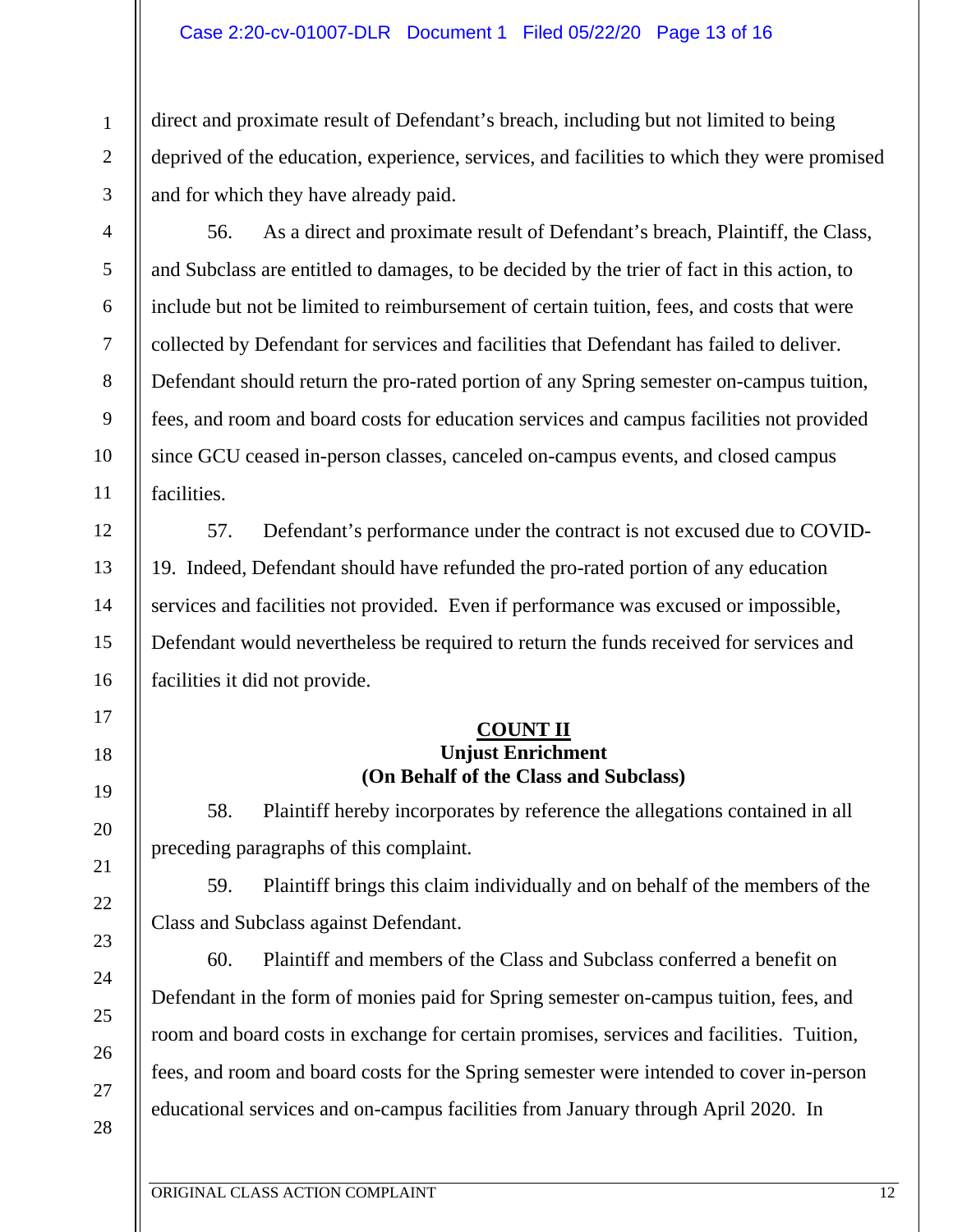#### Case 2:20-cv-01007-DLR Document 1 Filed 05/22/20 Page 14 of 16

1

2

3

4

5

6

7

8

9

10

11

12

13

14

15

16

17

18

19

20

21

22

23

24

25

26

27

28

exchange for the monies paid, Class and Subclass members were entitled to in-person educational services as well as regular access and use of on-campus facilities through the end of the Spring semester.

61. Defendant voluntarily accepted and retained this benefit by accepting payment.

62. Defendant has retained this benefit, even though Defendant has failed to provide the education, experience, facilities and services for which the tuition, fees, and costs were collected, making Defendant's retention unjust under the circumstances. Accordingly, Defendant should return the pro-rated portion of any Spring 2020 semester tuition, fees, and costs for education services and on-campus facilities not provided by GCU.

63. It would be unjust and inequitable for Defendant to retain the benefit, and Defendant should be required to disgorge this unjust enrichment.

#### **COUNT III Conversion (On Behalf of the Class and Subclass)**

64. Plaintiff hereby incorporates by reference the allegations contained in all preceding paragraphs of this complaint.

65. Plaintiff brings this claim individually and on behalf of the members of the Class and Subclass against Defendant.

66. Plaintiff and members of the Class and Subclass have an ownership right to the in-person educational services and on-campus facilities they were supposed to be provided in exchange for their Spring semester on-campus tuition, fees, and room and board payments to Defendant.

67. Defendant intentionally interfered with the rights of Plaintiff, the Class, and Subclass when it moved classes to an online format, discontinued in-person educational services for which tuition and fees were intended to pay, and closed or limited campus facilities.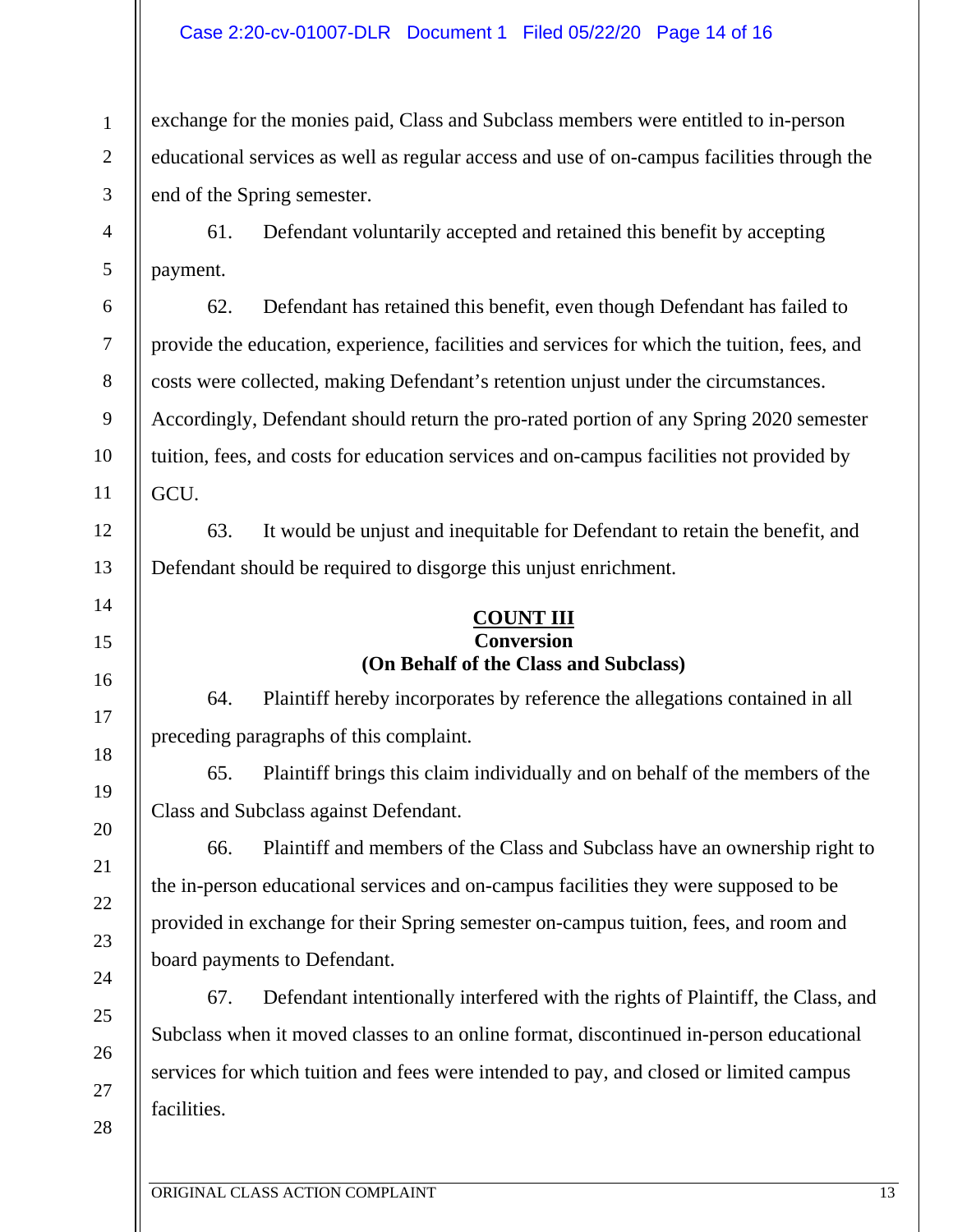| $\mathbf{1}$   | 68.                                                                                         | Plaintiff and members of the Class and Subclass demand the return of the                                                        |  |  |
|----------------|---------------------------------------------------------------------------------------------|---------------------------------------------------------------------------------------------------------------------------------|--|--|
| $\mathbf{2}$   | pro-rated portion of any Spring 2020 semester on-campus tuition, fees, and room and board   |                                                                                                                                 |  |  |
| 3              | costs for in-person education services and campus facilities not provided by GCU.           |                                                                                                                                 |  |  |
| $\overline{4}$ | 69.                                                                                         | Defendant's retention of the monies paid by Plaintiff and members of the                                                        |  |  |
| 5              | Class and Subclass without providing the educational services and facilities for which they |                                                                                                                                 |  |  |
| 6              | paid, deprived Plaintiff, Class and Subclass members of the benefits for which the monies   |                                                                                                                                 |  |  |
| 7              | were paid.                                                                                  |                                                                                                                                 |  |  |
| $8\,$          | 70.                                                                                         | This interference with the services and facilities for which Plaintiff and                                                      |  |  |
| 9              | members of the Class and Subclass paid damaged Plaintiff and Class members in that they     |                                                                                                                                 |  |  |
| 10             |                                                                                             | paid monies for services and facilities that were not provided.                                                                 |  |  |
| 11             | 71.                                                                                         | Plaintiff, Class, and Subclass members are entitled to the return of pro-rated                                                  |  |  |
| 12             |                                                                                             | portion of any Spring 2020 semester on-campus tuition, fees, and room and board costs for                                       |  |  |
| 13             | education services and facilities not provided by GCU.                                      |                                                                                                                                 |  |  |
| 14             |                                                                                             | <b>PRAYER FOR RELIEF</b>                                                                                                        |  |  |
| 15             | WHEREFORE, Plaintiff, individually and on behalf of all others similarly situated,          |                                                                                                                                 |  |  |
| 16             | seek judgment against Defendant, as follows:                                                |                                                                                                                                 |  |  |
| 17<br>18       | (a)                                                                                         | For an order certifying the Class and Subclass under Rule 23 of the<br>Federal Rules of Civil Procedure and naming Plaintiff as |  |  |
| 19             |                                                                                             | representative of the Class and Plaintiff's attorneys as Class Counsel to<br>represent the Class and Subclass;                  |  |  |
| 20<br>21       | (b)                                                                                         | For an order finding in favor of Plaintiff and the Class and Subclass on<br>all counts asserted herein;                         |  |  |
| 22             | (c)                                                                                         | For compensatory, punitive, and statutory damages in amounts to be                                                              |  |  |
| 23             |                                                                                             | determined by the Court and/or jury;                                                                                            |  |  |
| 24             | (d)                                                                                         | For prejudgment interest on all amounts awarded;                                                                                |  |  |
| 25             | (e)                                                                                         | For an order of restitution and all other forms of equitable monetary                                                           |  |  |
| 26             |                                                                                             | relief;                                                                                                                         |  |  |
| 27             | (f)                                                                                         | For injunctive relief as pleaded or as the Court may deem proper; and                                                           |  |  |
| 28             |                                                                                             |                                                                                                                                 |  |  |
|                |                                                                                             | ORIGINAL CLASS ACTION COMPLAINT<br>14                                                                                           |  |  |
|                |                                                                                             |                                                                                                                                 |  |  |

 $\mathbb I$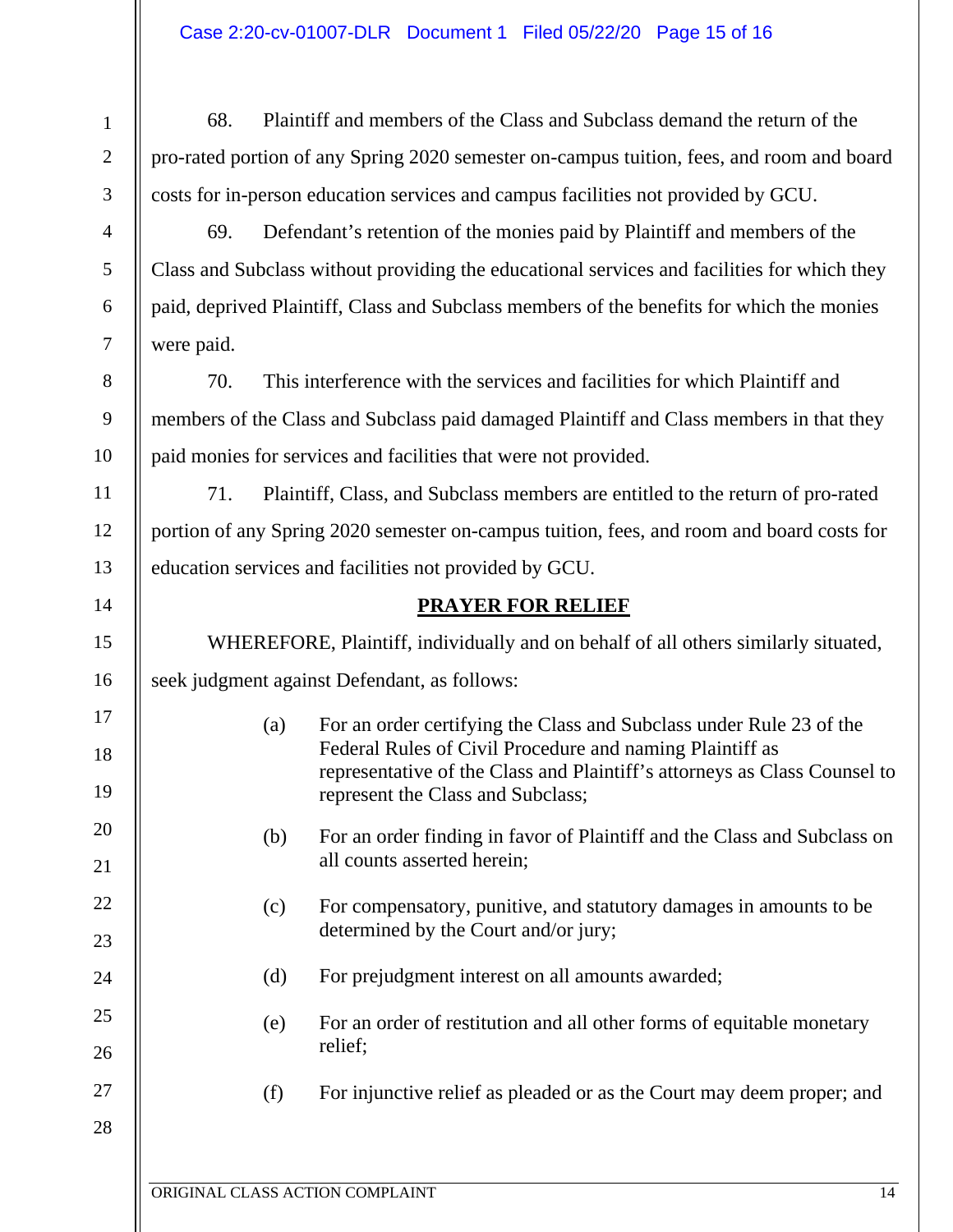|                     | Case 2:20-cv-01007-DLR  Document 1  Filed 05/22/20  Page 16 of 16                                                                           |  |  |  |  |  |
|---------------------|---------------------------------------------------------------------------------------------------------------------------------------------|--|--|--|--|--|
| 1<br>$\overline{2}$ | For an order awarding Plaintiff and the Class and Subclass their<br>(g)<br>reasonable attorneys' fees and expenses and costs of suit.       |  |  |  |  |  |
| 3                   | <b>DEMAND FOR TRIAL BY JURY</b>                                                                                                             |  |  |  |  |  |
| 4                   | Pursuant to Federal Rule of Civil Procedure 38(b), Plaintiffs demand a trial by jury                                                        |  |  |  |  |  |
| 5                   | of any and all issues in this action so triable of right.                                                                                   |  |  |  |  |  |
| 6                   | Dated: May 22, 2020<br>WARD, KEENAN & BARRETT, P.C.                                                                                         |  |  |  |  |  |
| 7                   | By: /s/Gerald Barrett                                                                                                                       |  |  |  |  |  |
| 8                   | <b>Gerald Barrett</b><br>Taylor Secemski                                                                                                    |  |  |  |  |  |
| 9                   | 3838 N. Central Avenue, Suite 1720<br>Phoenix, Arizona 85012                                                                                |  |  |  |  |  |
| 10                  |                                                                                                                                             |  |  |  |  |  |
| 11                  | Telephone: (602) 279-1717<br>Facsimile: (602) 279-8908<br>E-mail: gbarrett@wardkeenanbarrett.com<br>E-mail: tsecemski@wardkeenanbarrett.com |  |  |  |  |  |
| 12                  | <b>BURSOR &amp; FISHER, P.A.</b>                                                                                                            |  |  |  |  |  |
| 13                  | Joseph I. Marchese*<br>888 Seventh Avenue                                                                                                   |  |  |  |  |  |
| 14                  | New York, NY 10019                                                                                                                          |  |  |  |  |  |
| 15                  | Telephone: (646) 837-7150<br>Facsimile: (212) 989-9163<br>E-mail: jmarchese@bursor.com                                                      |  |  |  |  |  |
| 16<br>17            | <b>BURSOR &amp; FISHER, P.A.</b>                                                                                                            |  |  |  |  |  |
| 18                  | Sarah N. Westcot*<br>2665 S. Bayshore Dr., Suite 220                                                                                        |  |  |  |  |  |
| 19                  | Miami, FL 33133-5402                                                                                                                        |  |  |  |  |  |
| 20                  | Telephone: (305) 330-5512<br>Facsimile: (305) 676-9006<br>E-Mail: swestcot@bursor.com                                                       |  |  |  |  |  |
| 21                  |                                                                                                                                             |  |  |  |  |  |
| 22                  | <i>* Pro Hac Vice Admission Forthcoming</i>                                                                                                 |  |  |  |  |  |
| 23                  | <b>Attorneys for Plaintiff</b>                                                                                                              |  |  |  |  |  |
| 24                  |                                                                                                                                             |  |  |  |  |  |
| 25                  |                                                                                                                                             |  |  |  |  |  |
| 26                  |                                                                                                                                             |  |  |  |  |  |
| 27                  |                                                                                                                                             |  |  |  |  |  |
| 28                  |                                                                                                                                             |  |  |  |  |  |
|                     |                                                                                                                                             |  |  |  |  |  |
|                     | ORIGINAL CLASS ACTION COMPLAINT<br>15                                                                                                       |  |  |  |  |  |
|                     |                                                                                                                                             |  |  |  |  |  |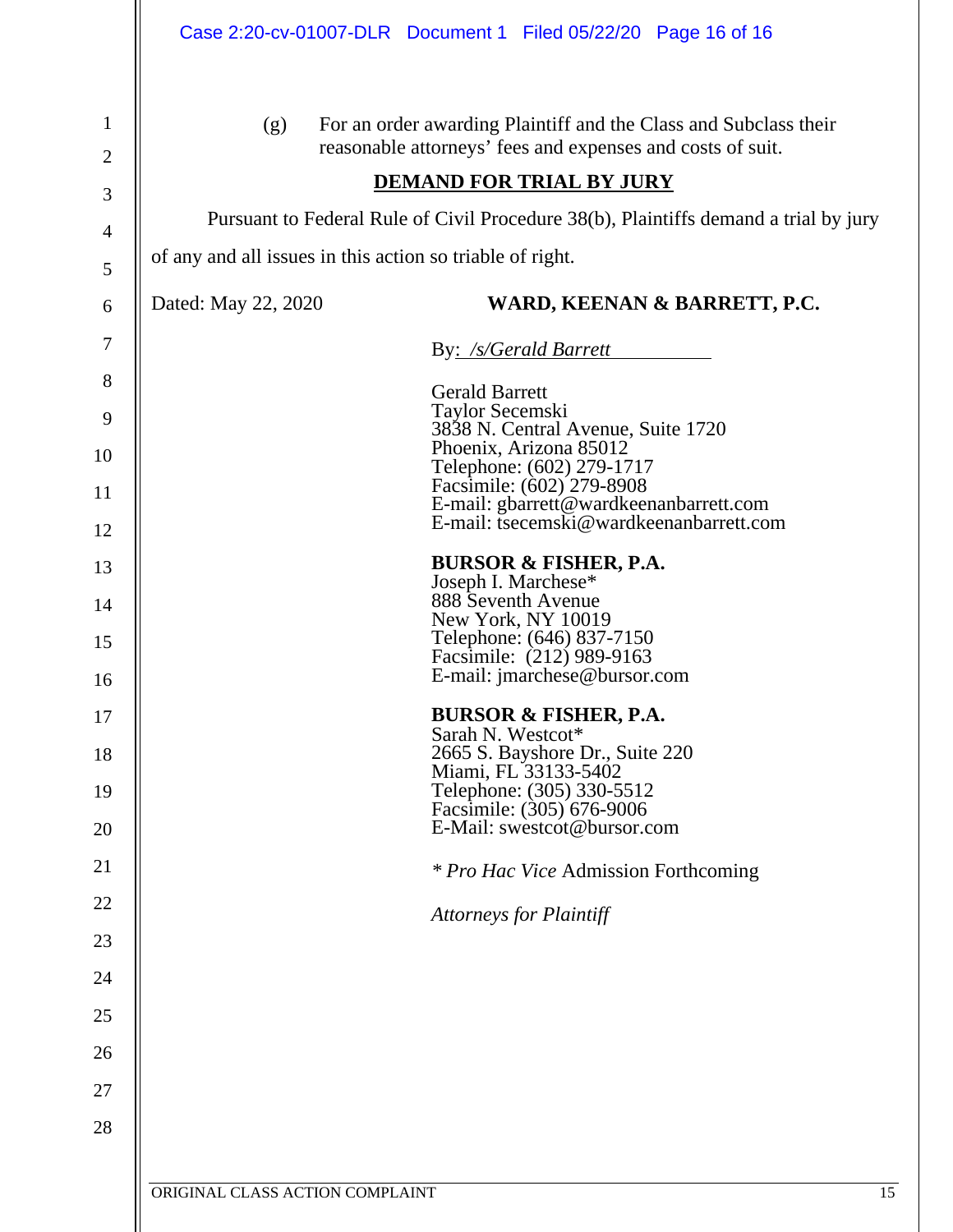# **UNITED STATES DISTRICT COURT DISTRICT OF ARIZONA**

# **Civil Cover Sheet**

This automated JS-44 conforms generally to the manual JS-44 approved by the Judicial Conference of the United States in September 1974. The data is required for the use of the Clerk of Court for the purpose of initiating the civil docket sheet. The information contained herein neither replaces nor supplements the filing and service of pleadings or other papers as required by law. This form is authorized for use only in the District of Arizona.

## **The completed cover sheet must be printed directly to PDF and filed as an attachment to the Complaint or Notice of Removal.**

| <b>Plaintiff</b><br>$(s)$ :                                                                                                         | <b>Seth Hannibal-Fisher</b>           |                                                                                                                         | $(s)$ :                 | Defendant Grand Canyon University |
|-------------------------------------------------------------------------------------------------------------------------------------|---------------------------------------|-------------------------------------------------------------------------------------------------------------------------|-------------------------|-----------------------------------|
|                                                                                                                                     | County of Residence: Mohave           |                                                                                                                         |                         | County of Residence: Maricopa     |
|                                                                                                                                     |                                       | County Where Claim For Relief Arose: Maricopa                                                                           |                         |                                   |
| Plaintiff's Atty(s):                                                                                                                |                                       |                                                                                                                         | Defendant's $Atty(s)$ : |                                   |
| <b>Gerald Barrett</b><br>Ward, Keenan & Barrett, P.C.<br>3838 N. Central Ave., Suite 1720<br>Phoenix, Arizona 85012<br>602-279-1717 |                                       |                                                                                                                         |                         |                                   |
| II. Basis of Jurisdiction:<br>4. Diversity (complete item III)                                                                      |                                       |                                                                                                                         |                         |                                   |
|                                                                                                                                     | III. Citizenship of Principal         |                                                                                                                         |                         |                                   |
|                                                                                                                                     | <b>Parties (Diversity Cases Only)</b> |                                                                                                                         |                         |                                   |
| <b>Plaintiff:-1 Citizen of This State</b><br>Defendant:-1 Citizen of This State                                                     |                                       |                                                                                                                         |                         |                                   |
| IV. Origin:                                                                                                                         |                                       | 1. Original Proceeding                                                                                                  |                         |                                   |
| V. Nature of Suit:                                                                                                                  |                                       | <b>190 Other Contract</b>                                                                                               |                         |                                   |
| VI.Cause of Action:                                                                                                                 |                                       | Injunctive relief to disgorge fees wrongfully withheld pursuant to<br>Class Action Fairness Act, 28 U.S.C. Sec. 1332(d) |                         |                                   |
| VII. Requested in Complaint                                                                                                         |                                       |                                                                                                                         |                         |                                   |
| <b>Class Action: Yes</b>                                                                                                            |                                       |                                                                                                                         |                         |                                   |
| Dollar Demand:<br>Jury Demand: Yes                                                                                                  |                                       |                                                                                                                         |                         |                                   |
|                                                                                                                                     |                                       |                                                                                                                         |                         |                                   |
|                                                                                                                                     |                                       |                                                                                                                         |                         |                                   |